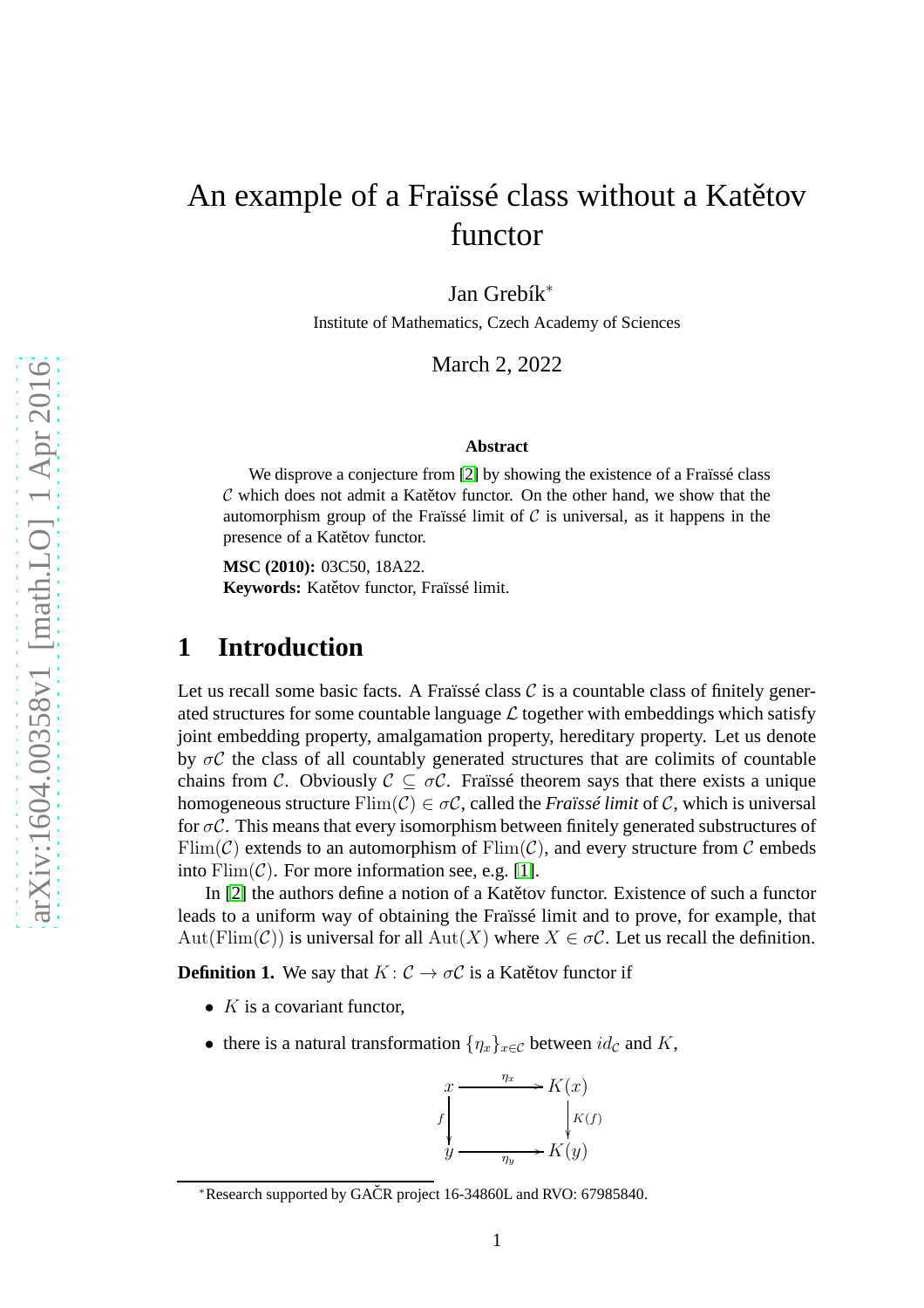• every one point extension  $y \in \mathcal{C}$  of  $x \in \mathcal{C}$  is realized in  $K(x)$  over  $\eta_x(x)$ .



Every Katětov functor K naturally extends to a functor  $K: \sigma \mathcal{C} \to \sigma \mathcal{C}$  with similar properties, i.e., there is a natural transforamtion between  $id_{\sigma\mathcal{C}}$  and K, every one point extension  $y \in \mathcal{C}$  of  $x \in \mathcal{C}$  where  $x \subseteq X \in \sigma \mathcal{C}$  is realized in  $K(X)$  over  $\eta_X(x)$ . Moreover, iterating the Katětov functor  $\omega$ -many times leads to another Katětov functor  $K^{\omega}$ :  $\sigma \mathcal{C} \to \sigma \mathcal{C}$  such that for all  $X \in \sigma \mathcal{C}$  it holds that  $K(X) = \text{Flim}(\mathcal{C})$ . Easy observation (using functoriality) then gives us that  $Aut(X)$  embeds into  $Aut(Fin(\mathcal{C}))$ and  $\text{Emb}(X, Y)$  embeds into  $\text{Emb}(\text{Elim}(\mathcal{C}))$  i.e.  $K^{\omega} \colon \sigma\mathcal{C} \to \{\text{Film}(\mathcal{C})\}$  is a faithful functor. See [\[2\]](#page-5-0) for more information. It was an open problem whether there is a Fraïssé class without a Katětov functor. In this note we prove that the class of linearly ordered finite sets with colorings of pairs by countably many colors without monochromatic triangles is a Fraïssé class without a Katětov functor, however it admits a faithful functor as above.

#### **2 The construction**

Let us fix some Fraïssé class  $C$  and denote its closure on colimits of countable chains by  $\sigma C$ . When we have a Katetov functor  $K: \sigma C \to \sigma C$  we will always assume that  $K(X)$  is an extension of X i.e.  $\eta_X$  is inclusion. Let us denote a one point extension  $y \in \mathcal{C}$  of  $x \in \mathcal{C}$  by  $y = \langle x, t \rangle$  (meaning that t is a single generator). Similarly,  $\langle X, t \rangle$ will denote a one point extension of  $X \in \sigma C$ , namely, a structure in  $\sigma C$  generated by  $X \cup \{t\}.$ 

**Definition 2.** Let  $x, y \in \mathcal{C}$  such that  $x \subseteq y$  and  $X, C \in \sigma \mathcal{C}$ . Consider the following commutative diagram.



Then we say that C is a *homogeneous extension* of X over  $x \subseteq y$  if for all  $\alpha \in Aut(X)$ such that  $\alpha \restriction x = id_x$ , there is  $\beta \in Aut(C)$  such that  $\beta \restriction y = id_y$  and the following diagram commutes.



The most important case is when C is generated by  $X \cup y$  and y is generated by one element over x. In that case we in fact deal with extending one point extension  $\langle x, t \rangle$  to a homogeneous one point extension  $\langle X, t \rangle$ .

**Proposition 1.** Assume that there is a Katětov functor K for C. Then for all  $x \in \mathcal{C}$ , *all one point extensions*  $\langle x, t \rangle \in C$  *and all embeddings*  $e : x \to \text{Elim}(C)$  *there exists a homogeneous one point extension*  $\langle \text{Elim}(C), t \rangle$  *of*  $\text{Elim}(C)$  *over*  $x \subseteq \langle x, t \rangle$ .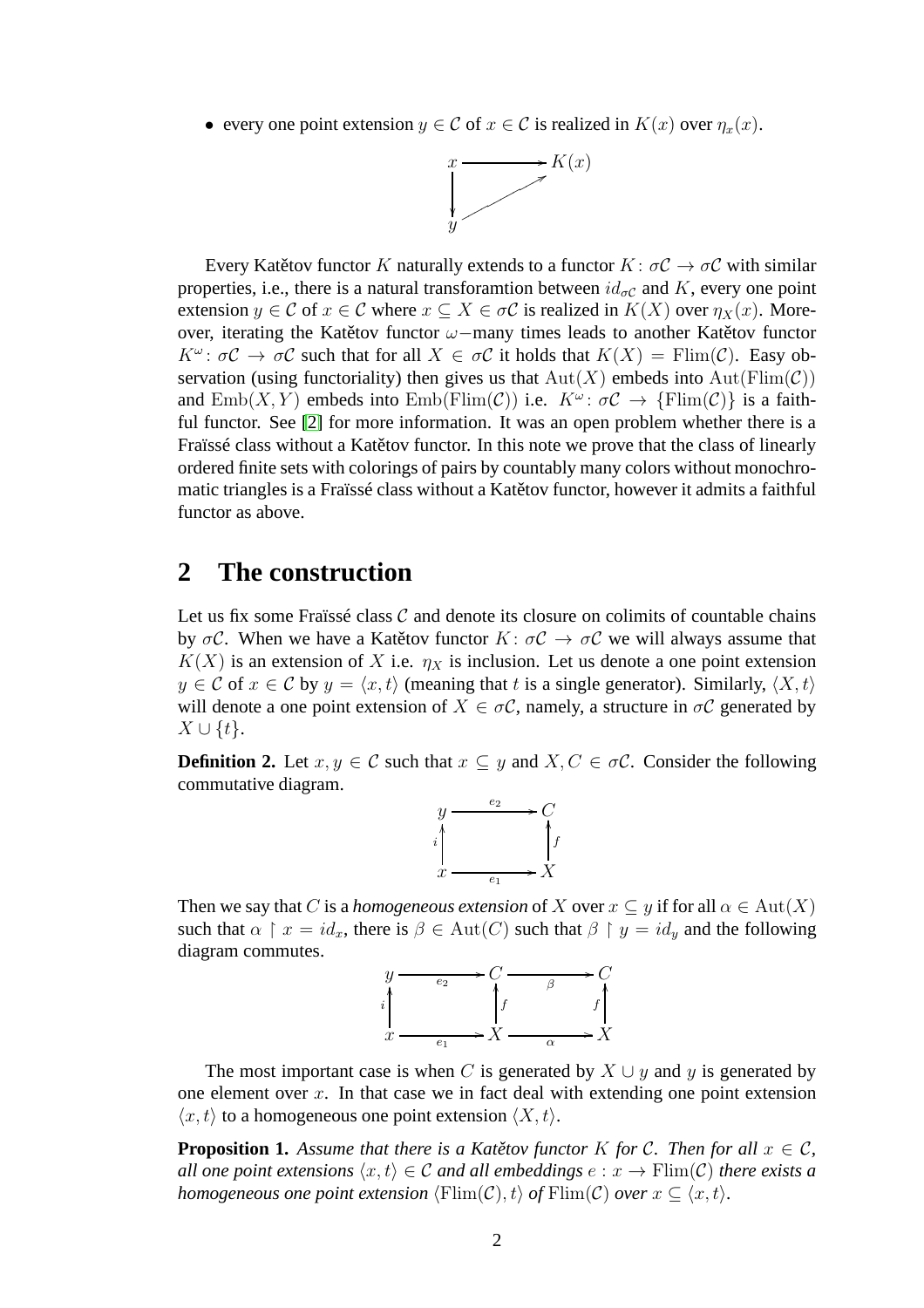*Proof.* Assume we have the following commutative diagram, where  $\alpha$  is an automorphism.



This diagram can be moved by our Katetov functor  $K$  to the following commutative diagram

| K(x) | K(e)<br>$\rightarrow K(\text{Elim}(\mathcal{C}))$ |
|------|---------------------------------------------------|
| id   | $K(\alpha)$                                       |
| K(x) | $\ast K(\text{Elim}(\mathcal{C}))$<br>K(e)        |

Where  $K(\alpha)$  is again an automorphism, and these two diagrams are connected by the natural transformation  $\eta$ . Then  $\langle x, t \rangle$  can be embedded to  $K(x)$  by the definition of K, so we may assume that this embedding is inclusion and put  $e(t) := K(e)(t)$ . By commutativity we see that  $K(\alpha)(e(t)) = e(t)$ . So  $K(\alpha)$  and  $K(\alpha)^{-1}$  are invariant on  $\langle \text{Flim}(\mathcal{C}), e(t) \rangle$  which is exactly what we needed to prove.  $\Box$ 

Another consequence of the existence of a Katetov functor is a nontrivial pair of embeddings  $e: \text{Elim}(\mathcal{C}) \to \text{Elim}(\mathcal{C})$  and  $E: \text{Aut}(\text{Elim}(\mathcal{C})) \to \text{Aut}(\text{Elim}(\mathcal{C}))$  such that the following diagram



commutes for all  $\alpha \in Aut(Flim(\mathcal{C}))$ . Assume that we have such a pair  $(e, E)$ , fix  $x \subseteq \text{Elim}(\mathcal{C})$  and  $t \in \text{Elim}(\mathcal{C}) \setminus e[\text{Elim}(\mathcal{C})]$ . Define

$$
\mathcal{G} := \{ \alpha \in \text{Aut}(\text{Flim}(\mathcal{C})) : E(\alpha) \upharpoonright \langle x, t \rangle = id_{\langle x, t \rangle} \}.
$$

This is an open subgroup of  $Aut(Fin(\mathcal{C}))$  because it is an analytic subgroup (i.e. it has the Baire property) and it has countable index. So there is  $x \subseteq x' \subseteq \text{Flim}(\mathcal{C})$  such that  $\mathcal{H} := \{\alpha \colon \alpha \restriction x' = id_{x'}\} \leq \mathcal{G}$  i.e.  $\langle \text{Flim}(\mathcal{C}), t \rangle$  is a one point homogeneous extension of Flim(C) over  $\langle x', t \rangle$ . Hence we may say that for a nontrivial pair of embeddings  $(e, E)$  and every one point extension  $\langle x, t \rangle$  such that  $x \subseteq \text{Elim}(\mathcal{C})$  and t is realized in Flim(C) over  $e[x]$  outside  $e[{\rm Film}(\mathcal{C})]$  there are  $x' \supseteq x$  and a homogeneous one point extension  $\langle \text{Elim}(C), t \rangle$  of  $\text{Elim}(C)$  over  $\langle x', t \rangle$ . In particular, if  $(e, E)$  is nontrivial than there are nontrivial homogeneous one point extensions.

As it was mentioned in the introduction, iterating  $\omega$  many times a fixed Katetov functor K leads to the functor  $K^{\omega}$  such that  $K^{\omega}(X) = \text{Flim}(\mathcal{C})$  for every  $X \in \sigma\mathcal{C}$ . In particular,  $K^{\omega}$ :  $\sigma \mathcal{C} \rightarrow \{ \mathrm{Elim}(\mathcal{C}) \}$  is a faithful functor.

<span id="page-2-0"></span>**Theorem 1.** *There exists a Fraïssé class C without a Katětov functor, yet with a faithful functor from*  $\sigma\mathcal{C}$  *to*  $\{\text{Flim}(\mathcal{C})\}.$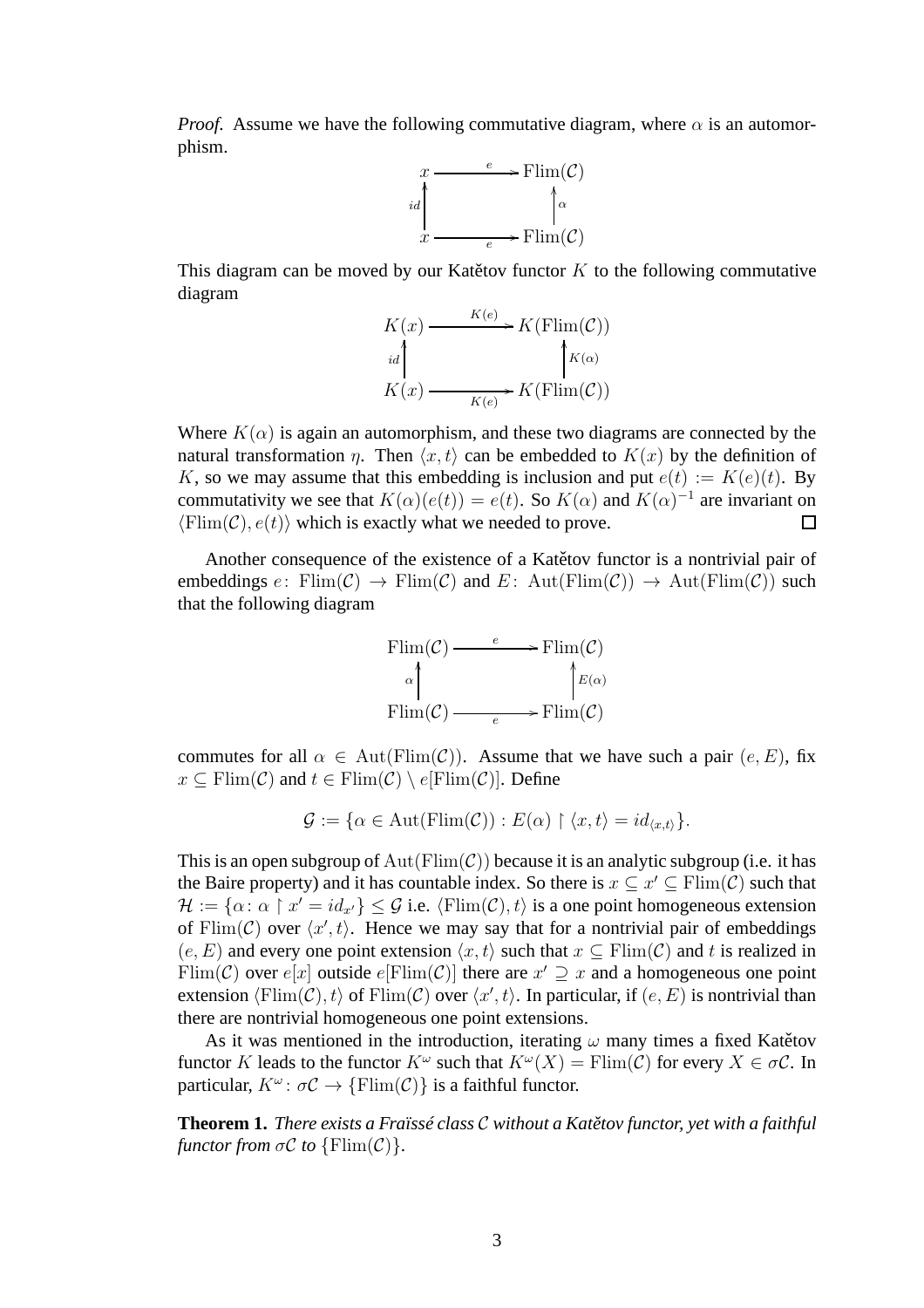*Proof.* Let  $Q$  be a countable set. Let us define the class  $C$ . An element of  $C$  is a finite set x with a linear order and with a function  $c_x : [x]^2 \to Q$  such that there are no monochromatic triangles. We will denote the coloring function  $c_x$  always by  $c$ , omitting the subscript x. It can be easily seen that  $\mathcal C$  is a Fraïssé class.

Let us first prove that there are no homogeneous one point extensions of  $\text{Elim}(\mathcal{C})$ . Let us fix  $x \subseteq \text{Elim}(\mathcal{C})$  and any one point extension  $\langle x, t \rangle \in \mathcal{C}$ . Let us assume that there is a homogeneous one point extension  $\langle \text{Elim}(\mathcal{C}), t \rangle$  of  $\text{Elim}(\mathcal{C})$  over  $\langle x, t \rangle$ . Let us pick any  $t_1 \in \text{Elim}(\mathcal{C})$  which realizes the same type over x as t. Let  $q = c((t, t_1))$ . Using the saturation of Flim(C) we find an element  $t_2 \in \text{Elim}(\mathcal{C})$  such that  $c((t_2, t_1)) = q$  and the mapping  $\alpha: \langle x, t_1 \rangle \to \langle x, t_2 \rangle$ , defined by conditions  $\alpha \restriction x = id_x$  and  $\alpha(t_1) = t_2$ , is an isomorphism. Take any automorphism  $\alpha_0$ : Flim(C)  $\rightarrow$  Flim(C) which extends  $\alpha$ . From the definition of a homogeneous extension,  $\alpha_0$  extends to  $\langle \text{Flim}(\mathcal{C}), t \rangle$  such that  $\alpha_0(t) = t$ . Then we have that  $\{t, t_1, t_2\}$  is a monochromatic triangle, which is a contradiction.

From the arguments above it follows that not only there is no Kategov functor for C but there is no nontrivial pair of embeddings  $(e, E)$  for  $\text{Elim}(\mathcal{C})$  as well.

In order to prove that  $\text{Emb}(\text{Film}(\mathcal{C}))$  is universal for  $\sigma\mathcal{C}$ , let us define a suitable sequence of Fraïssé classes  $\{\mathcal{C}_i\}_{i\leq \omega}$ . First let us fix a sequence of countable sets  $\{Q_i\}_{i\leq \omega}$ such that  $|Q_{i+1} \setminus Q_i| = \omega$  and  $Q_{\omega} = \bigcup_{i < \omega} Q_i$ . The definition of  $C_i$  is similar as of  $C$ , the only difference is that the set of colors is  $Q_i$ . We have that  $\sigma C_i \subseteq \sigma C_{i+1} \subseteq \sigma C_{\omega}$ . Now for each  $i < \omega$  we will find a functor  $K_i$  such that

- $K_i: \mathcal{C}_i \to \sigma \mathcal{C}_{i+1},$
- there is a natural transformation  $\nu$  for inclusion and  $K_i$ , i.e.,  $\nu_x : x \to K_i(x)$  for  $x \in \mathcal{C}_i$
- for every  $x \in C_i$  every  $C_i$  –type over x is realized in  $\nu_x[x]$ .

The functor  $K_i$  extends with all its properties (as in the case of Kategov functors) to  $K_i: \sigma C_i \rightarrow \sigma C_{i+1}$ . Once we have this, let us put

$$
K_{\omega} = \dots \circ K_i \circ \dots \circ K_1 \circ K_0 \colon \sigma \mathcal{C}_0 \to \sigma \mathcal{C}_{\omega}.
$$

The functor  $K_{\omega}$  is correctly defined thanks to the natural transformations for the functors  $K_i$ , and there is a natural transformation from the inclusion  $\sigma C_0 \subseteq \sigma C_{\omega}$  to  $K_{\omega}$ . Moreover, we have that  $K_{\omega}(X) = \text{Flim}(\mathcal{C}_{\omega}) \simeq \text{Flim}(\mathcal{C}_{0}),$  which proves our claim.

To finish the proof it is enough to describe  $K_0$ . Let us put  $K := K_0$ ,  $C := C_0$ ,  $Q := Q_0, \mathcal{D} := C_1, P := Q_1$  and fix any  $p \in P \setminus Q$ . Let us define K on objects. Take any  $x \in \mathcal{C}$ . Assume that we have fixed a linear ordering  $\lto_{\mathcal{O}}$  on  $\mathcal{Q}$  isomorphic to the natural numbers. Denote by  $\mathcal{O}_x$  the set of all partial proper one-point extensions of  $x$  from  $\mathcal{C}$ . We will use the same letter for a type and for its realization. To every  $\xi \in \mathcal{O}_x$  let supp $(\xi) \subseteq x$  denote the support of  $\xi$ , that is, the substructure of x to which  $\xi$  is added. Let  $K(x) = x \cup \mathcal{O}_x$ . Given an embedding  $e: x \to y$ , define  $K(e)$  in the obvious way, namely, a partial type  $\xi$  is mapped to the corresponding partial type with support  $e[supp(\xi)]$ . Next we turn  $K(x)$  to be an element of  $\sigma\mathcal{D}$  in such a way that  $K(e)$  remains an embedding of structures whenever e is an embedding.

Extend the coloring by putting  $c(v, \xi) = p$  for  $v \in x \setminus \text{supp}(\xi)$  and extend the ordering on  $\xi$  by declaring  $\xi < v$  for  $v \in x \setminus \text{supp}(\xi)$  whenever it is consistent with the ordering on supp( $\xi$ ) ∪ { $\xi$ }. In the next step we define a linear ordering on  $K(x)$ . Given  $\xi \neq \psi \in \mathcal{O}_x$ , let us define  $\xi < \psi$  if one of the following conditions is satisfied.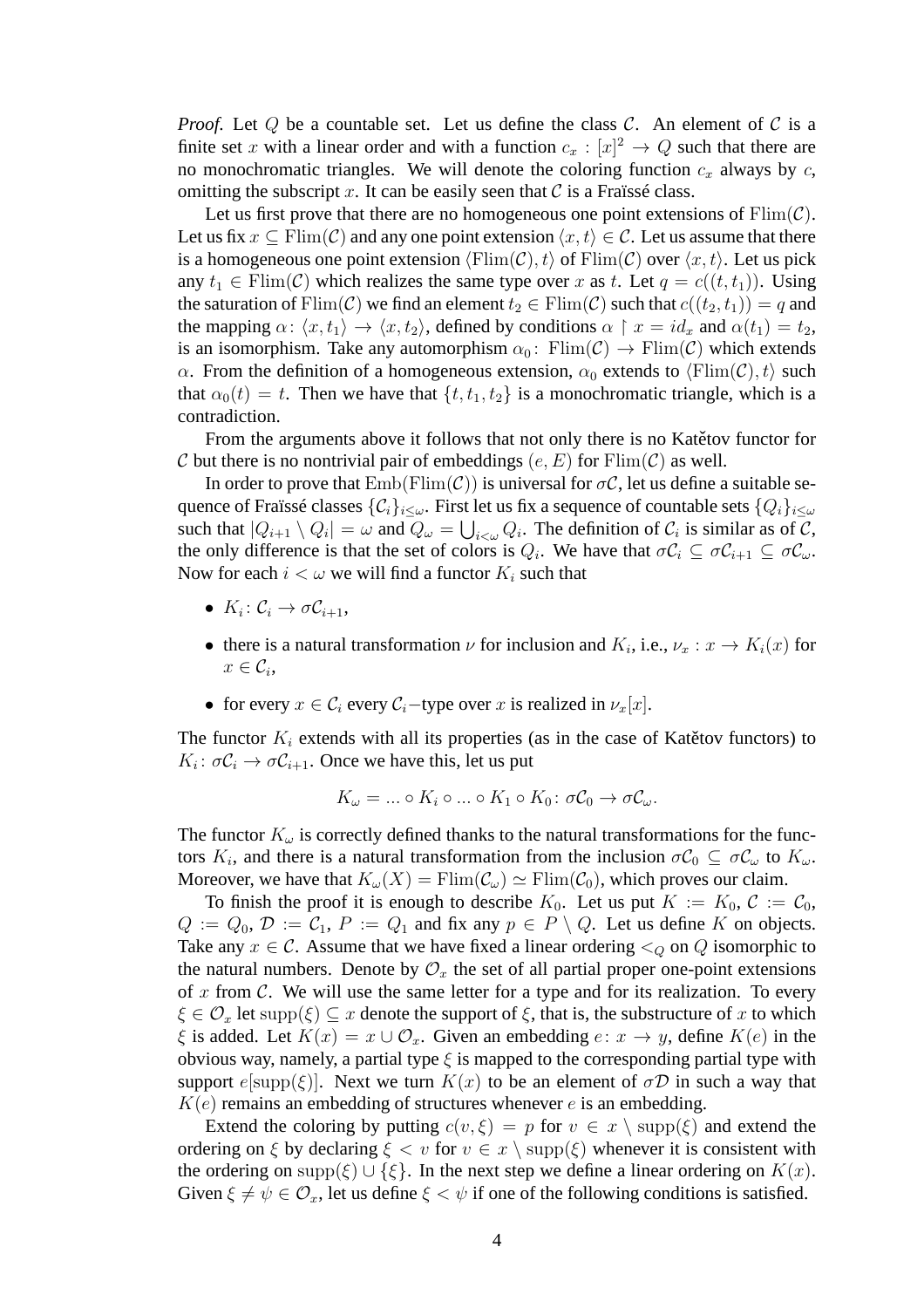- (1) there is  $v \in x$  such that  $\xi < v < \psi$ ,
- (2) condition (1) fails and  $|\text{supp}(\xi)| < |\text{supp}(\psi)|$ ,
- (3) conditions (1), (2) fail and the biggest  $v \in \text{supp}(\xi) \Delta \text{supp}(\psi)$  satisfies  $v \in$  $supp(\xi)$ ,
- (4) none of the above is satisfied and for the biggest  $v \in \text{supp}(\xi) = \text{supp}(\psi)$  for which  $c_{\xi}((v, \xi)) \neq c_{\psi}((v, \psi))$  we have that  $c_{\xi}((v, \xi)) <_{Q} c_{\psi}((v, \psi))$ .

It remains to define a coloring on  $K(x)$  extending the coloring of x. In order to do this, let us define an equivalence relation on pairs of elements from  $\mathcal{O}_x$ . We say that  ${\{\xi_0 < \psi_0\}} \sim {\{\xi_1 < \psi_1\}}$  if there is an isomorphism between  $supp(\xi_i) \cup supp(\psi_i)$ where  $i \in \{0,1\}$  whose extension to  $\{\xi_i < \psi_i\}$  remains an isomorphism. It is clear from the definition that if  $\{\xi_0 < \psi_0\} \sim \{\xi_1 < \psi_1\}$  then supp $(\xi_0) \simeq \text{supp}(\xi_1)$  and  $\text{supp}(\psi_0) \simeq \text{sup}(\psi_1)$ . Furthermore, the isomorphisms are unique, because of the linear orderings. It follows immediately:

<span id="page-4-0"></span>**Claim 1.** *For*  $f: x \to y$  *we have that*  $\{\xi_0 < \psi_0\} \sim \{\xi_1 < \psi_1\}$  *in*  $\mathcal{O}_x$  *iff*  $\{K(f)(\xi_0) < \xi_1\}$  $K(f)(\psi_0)$  ∼ { $K(f)(\xi_1)$  <  $K(f)(\psi_1)$ } *in*  $\mathcal{O}_y$ *.* 

Let us now color the equivalence classes by induction on the size of  $x$ . Assume that for all sets of size  $\lt n$  we have already defined the coloring and take x such that  $|x| = n$ . For the equivalence class of a pair  $\{\xi_0 < \psi_0\}$  use the color  $r \in P$  if there is an embedding  $f : y \to x$  such that  $\{\xi_0 < \psi_0\}$  is in the image of  $K(f)$  and their preimage is colored by  $r$ . This is well-defined by Claim [1.](#page-4-0) Color the remaining equivalence classes by different (not already used) colors so that infinitely many colors in P are still left.

We see that whenever f is an embedding of C-structures then  $K(f)$  respects both the ordering and the coloring. To finish the proof we must show that there are no monochromatic triangles in  $K(x)$ . Assume that there is one  $\xi < \psi < \mu$ . This means that all pairs are in the same equivalence class. There are isomorphisms  $i, j$  which witness that for  $\{\xi < \psi\} \sim \{\xi < \mu\}$  and  $\{\xi < \mu\} \sim \{\psi < \mu\}$ . We know that then i is identity on supp( $\xi$ ) and j is identity on supp( $\mu$ ). Because the triangle is not degenerated, there is  $v \in \text{supp}(\psi) \setminus \text{supp}(\mu)$ , for such v it holds that  $w = i(v) \neq v$ and  $j(i(v)) = j(w) = w \neq v$ . There must be some  $z \in \text{supp}(\xi)$  such that  $j(z) = v$ . Then we have that  $c({v, z}) = c({w, z})$  which is witnessed by i, and  $c({v, w}) = c({w, z})$  $c({z, w})$  which is witnessed by j. This is a contradiction, because then  ${v, w, z}$  is a monochromatic triangle in  $x \in \mathcal{C}$ .  $\Box$ 

#### **3 Final remarks**

Our result suggests the following question: Is there a Fraïssé class without a faithful functor like in Theorem [1?](#page-2-0)

It can be easily verified that if  $\sigma C$  has push-outs, then for all  $x \in C$ , all onepoint extensions  $\langle x, t \rangle \in \mathcal{C}$  and all embeddings  $f : x \to \text{Film } \mathcal{C}$  there is a one-point homogenenous extension  $\langle \text{Flim } C, t \rangle$  of  $\text{Flim } C$  over  $\langle x, t \rangle$ . That follows from the fact